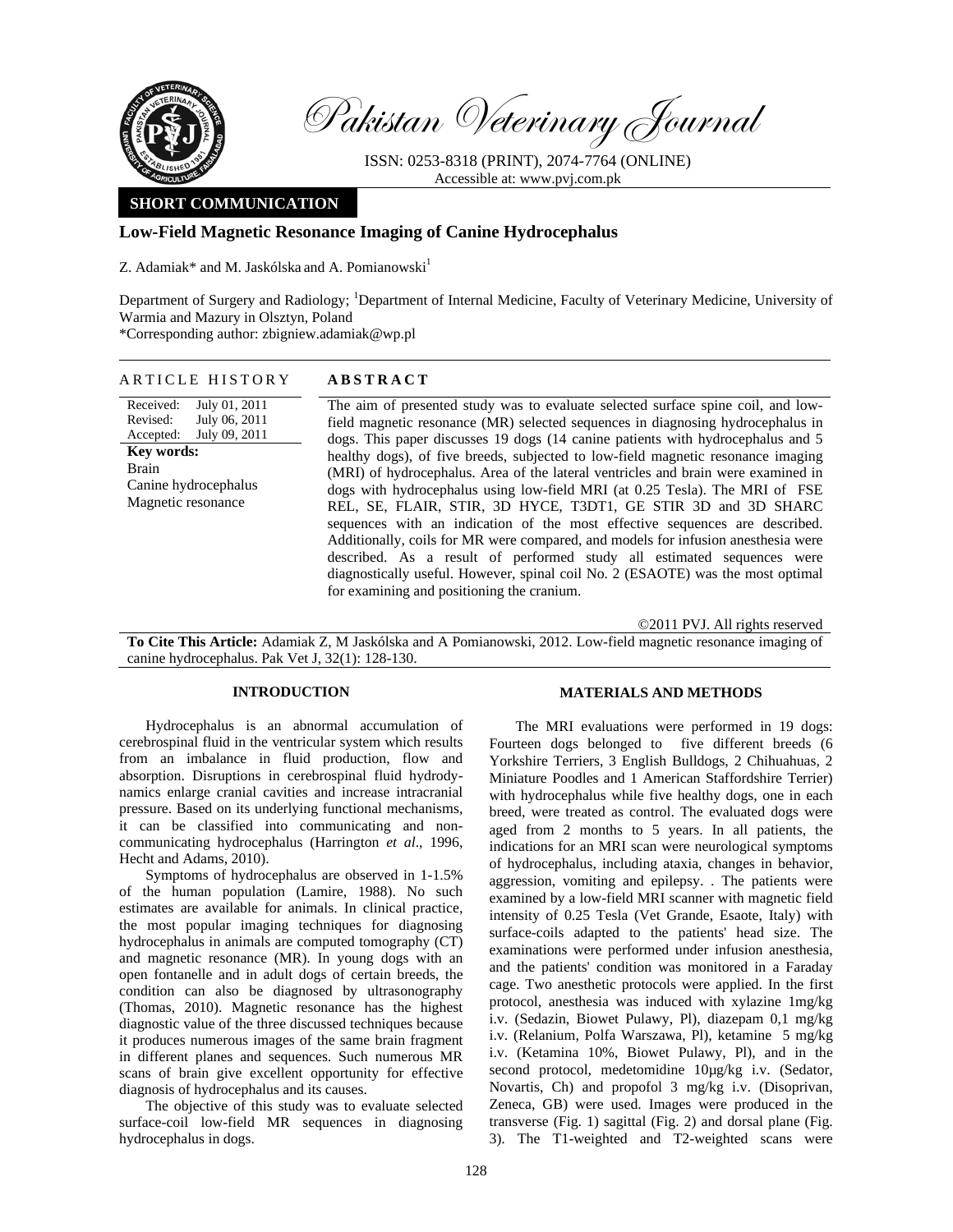produced using FSE REL, SE, FLAIR, STIR, 3D HYCE, T3DT1, GE STIR 3D and 3D SHARC sequences. Every patient was carefully positioned in the scanner to eliminate artifacts.



**Fig 1:** MR image of the Chihuahua in transvers plane of MRI in FSE REL sequence.



**Fig. 2:** Sagital view of brain English bulldog in SE sequence.

## **RESULTS AND DISCUSSION**

The results of the examination revealed dysfunctions in the neurocranium of all patients. The ventricular system was enlarged in all MR images. Images of the highest diagnostic value were produced at the level of lateral ventricles. Changes in the third and fourth ventricle and the mesencephalic duct were also observed in all dogs. Because of wide variation in breeds of dogs and scarce amount of patients our diagnostic analysis was based on the work of Woo *et al.* (2010). Coil No. 2 (ESAOTE system) was the most optimal for examining and positioning the cranium. Each of the analyzed sequences

produced satisfactory images of changes in the ventricular system. The MRI scanning times ranged from 40 to 70 minutes, subject to the applied sequence and the examined region of the brain. The resultant images were without distortions or artifacts caused by insufficient anesthesia. This is a vital observation since faster respiratory rates resulting from insufficient anesthesia contribute results in poor quality MRI.



**Fig 3:** Flair sequence of lateral ventricles in Yorkshire terrier in dorsal view.

The majority of evaluated breeds are characterized by increased risk of hydrocephalus (Kii *et al*., 1997; Targett *et al*., 1999; Esteve-Ratsch *et al*., 2001, Matijatko *et al*., 2007). All of the analyzed sequences were of high diagnostic value. The above observation implies that two or three sequences can be effectively used to shorten the time of the MRI test. The size and positioning of the surface coil also determines the quality of the resulting images. The results of our study showed that coil No. 2 provides the best imaging of the cranium, and both intravenous anesthetic models were sufficient to perform optimum MRI examination.

The results of the study indicated that MRI is a highly useful technique for diagnosing hydrocephalus in dogs.

#### **REFERENCES**

- Esteve-Ratsch B, S Kneissi and C Gabler, 2001. Comparative evaluation of the ventricles in the Yorkshire terrier and the German shepherd dog using low-field MRI. Vet Radiol Ultrasound, 42: 410- 413.
- Harrington ML, RS Bagley and MP Moore, 1996. Hydrocephalus. Vet Clin N Amer-Small Anim., 26: 843-856.
- Hecht S and WH Adams, 2010. MRI of brain disease in veterinary patients. Part 1: basic principles and congenital brain disorders. Vet Clin N Amer-Small Anim, 40: 21-38.
- Kii S, Y Uzuka, Y Taura, M Nakaichi, H Inokuma and T Onishi, 1997. Magnetic resonance imaging of the lateral ventricles in beagle-type dogs. Vet Radiol Ultrasound, 38: 430-433.
- Lemire RJ, 1988. Neural tube defects. J Am Med Assn, 259: 558-562.
- Matijatko V, I Kis, D Vnuk, M Brkljacic and D Stanin, 2007. Magnetic resonance as a part of a broad approach to seizures in dog - two cases of hydrocephalus in dogs with cluster seizures. Vet Arhiv, 77: 377-386.